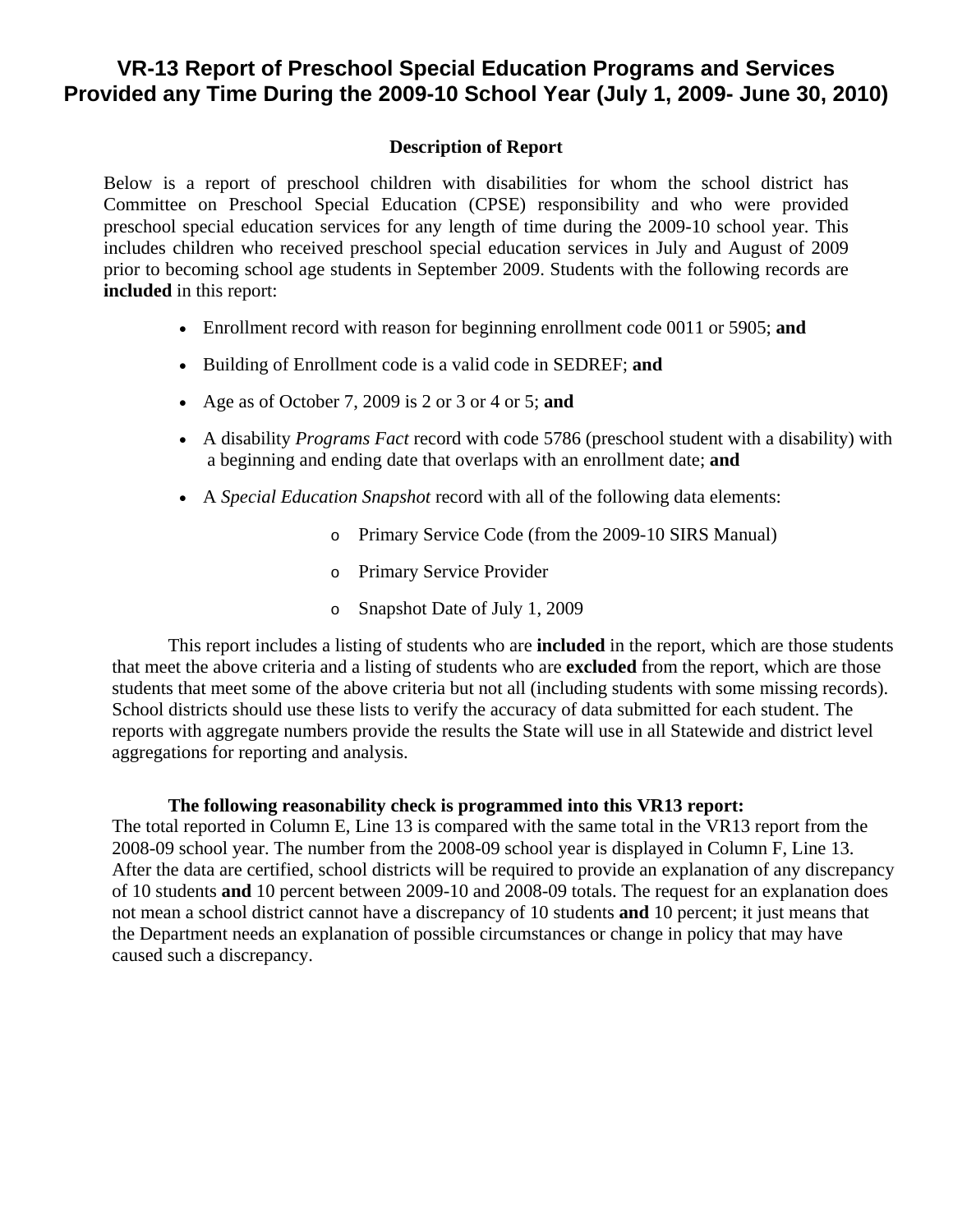## **VR-13 Report of Preschool Special Education Programs and Services Provided any Time During the 2009-10 School Year (July 1, 2009- June 30, 2010)**

|                       |                                                                                                | $\mathbf{A}$ | $\bf{B}$ | $\mathbf C$               | D       | E                                | $\mathbf{F}$                        | G                                |
|-----------------------|------------------------------------------------------------------------------------------------|--------------|----------|---------------------------|---------|----------------------------------|-------------------------------------|----------------------------------|
|                       |                                                                                                |              |          | Age as of October 7, 2009 |         | <b>Total</b><br>Ages<br>$2 - 5$  | <b>Total</b><br>Ages $2-5$<br>2008- | Reason-<br>ability<br>$Check***$ |
| Line<br><b>Number</b> | <b>Program/Services</b>                                                                        | Age 2        | Age $3$  | Age 4                     | Age $5$ | 2009-10<br><b>School</b><br>Year | 09School<br>Year                    |                                  |
| 01                    | <b>Related Services Only</b>                                                                   |              |          |                           |         |                                  |                                     |                                  |
| 02                    | Special Education Itinerant Teacher (SEIT)<br>Services Only                                    |              |          |                           |         |                                  |                                     |                                  |
| 03                    | Related Services and SEIT Services                                                             |              |          |                           |         |                                  |                                     |                                  |
| 04                    | Half-Day (2.5 hours or less) Special Class Program<br>in Integrated Setting *                  |              |          |                           |         |                                  |                                     |                                  |
| 0 <sub>5</sub>        | Half-Day (2.5 hours or less) Special Class Program<br>in Segregated Setting **                 |              |          |                           |         |                                  |                                     |                                  |
| 06                    | Full-Day (more than 2.5 hours, up to 3 hours) Special<br>Class Program in Integrated Setting * |              |          |                           |         |                                  |                                     |                                  |
| 07                    | Full-Day (more than 2.5, up to 3 hours) Special Class<br>Program in Segregated Setting **      |              |          |                           |         |                                  |                                     |                                  |
| 08                    | Full-Day (more than 3 hours, up to 4 hours) Special<br>Class Program in Integrated Setting *   |              |          |                           |         |                                  |                                     |                                  |
| 09                    | Full-Day (more than 3 hours, up to 4 hours) Special<br>Class Program in Segregated Setting **  |              |          |                           |         |                                  |                                     |                                  |
| 10                    | Full-Day (more than 4 hours) Special Class Program<br>in Integrated Setting *                  |              |          |                           |         |                                  |                                     |                                  |
| 11                    | Full-Day (more than 4 hours) Special Class Program<br>in Segregated Setting **                 |              |          |                           |         |                                  |                                     |                                  |
| 12                    | Residential Program                                                                            |              |          |                           |         |                                  |                                     |                                  |
| 13                    | <b>Total</b>                                                                                   |              |          |                           |         |                                  |                                     |                                  |